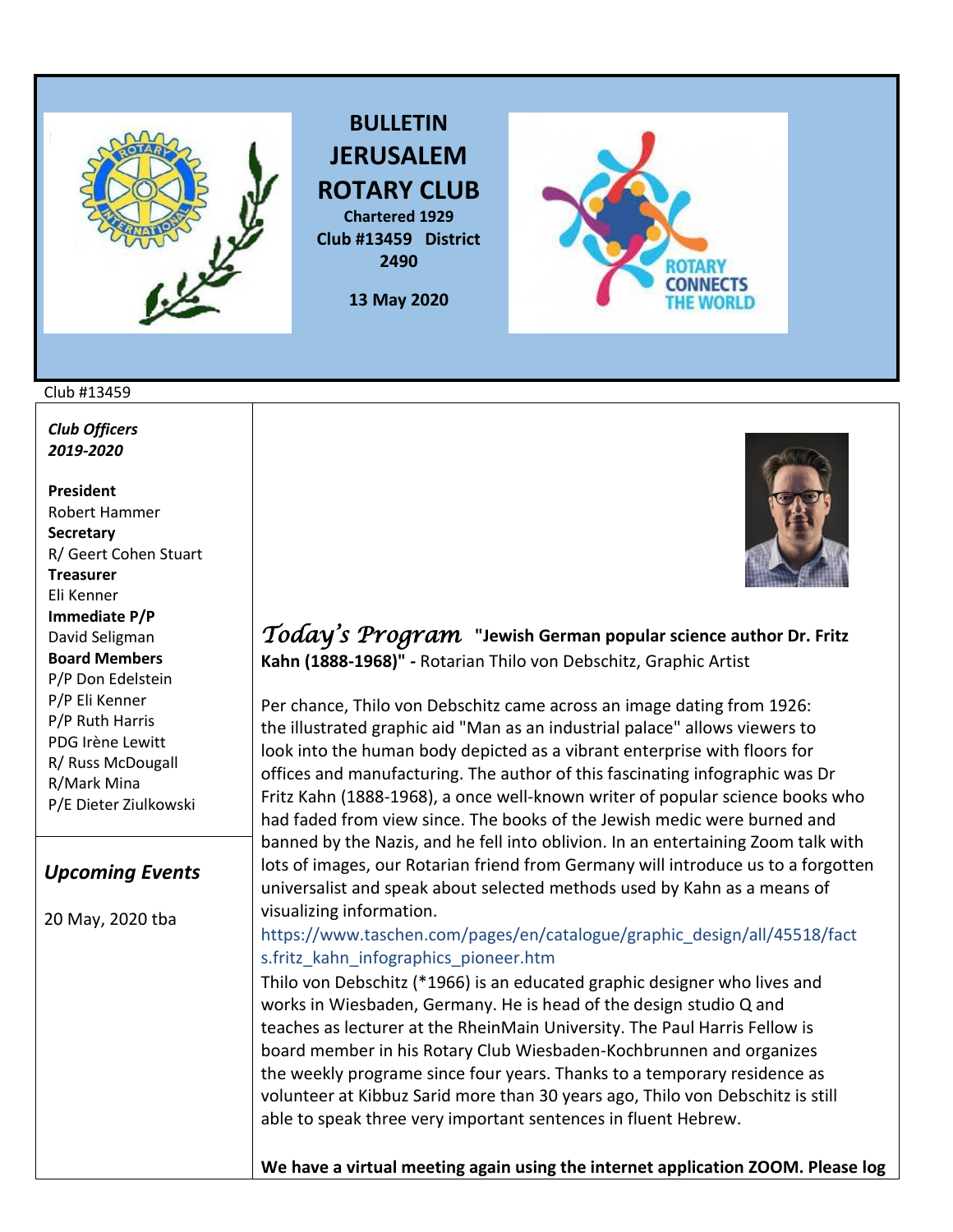| in as follows: just before 1:00 pm (1300), of the meeting date, click on the<br>following "Join URL": https://us02web.zoom.us/j/86112105200 or only the<br>numbers 86112105200 in the log-in window of ZOOM                            |
|----------------------------------------------------------------------------------------------------------------------------------------------------------------------------------------------------------------------------------------|
| <b>Foundation Greetings</b>                                                                                                                                                                                                            |
| OOPS! We missed wishing Uri Savir Happy Birthday on May 11. We hope it was a<br>happy one - even being closed in!                                                                                                                      |
| <b>Foundation Thoughts of the Week:</b>                                                                                                                                                                                                |
| Marcus Aurelius could have been one of our neighbors! He said, many centuries<br>ago, "The art of living is more like that of wrestling than of dancing; the main thing<br>is to stand firm and be ready for an unforeseen<br>attack." |
| Let's not forget the Foundation!                                                                                                                                                                                                       |



The Jerusalem International YMCA is in distress. Like many businesses and not-for-profits, it has had to suspend most of its activities due to the COVID19 pandemic. This includes the Three Arches Hotel, the restaurant and the sport complex--major sources of operating income. It has had to furlough 95% of its 200 employees.

Rotary and the Jerusalem Y share common purposes: service to the community; the promotion of peace and understanding among the different peoples who live here. The Jerusalem Rotary Club has enjoyed the Y's hospitality for over 60 years. We cannot ignore its emergency appeal for funds. The Club is contributing. We urge our members and friends to contribute individually as well.

Google "Donations--Jerusalem International YMCA." That will take you to the on-line donation site. When you donate, please state in the comments section that you are a member or friend of the Jerusalem Rotary Club.

Depending on the lifting of health and safety precautions, the Jerusalem Rotary Foundation has tentatively scheduled its scholarship award ceremony for 24 June 2020 at the YMCA auditorium. That evening, we are also scheduled to have our annual presidential changeover at Bet Shmuel.

According to published reports, effective 14 June, the government is allowing all public gatherings, albeit with some restrictions, provided there is not a resurgence of infection. While we would like to hold these events as scheduled, public health concerns could force us to conduct alternate programs. We hope to know for certain by 27 May, when the Jerusalem Rotary Foundation board holds its next meeting.

But, even if the government permits these events, your health and safety come first. Most of us are considered at high risk. Consult your doctor and let us know if you and your guests can participate in these events. Your cooperation is appreciated.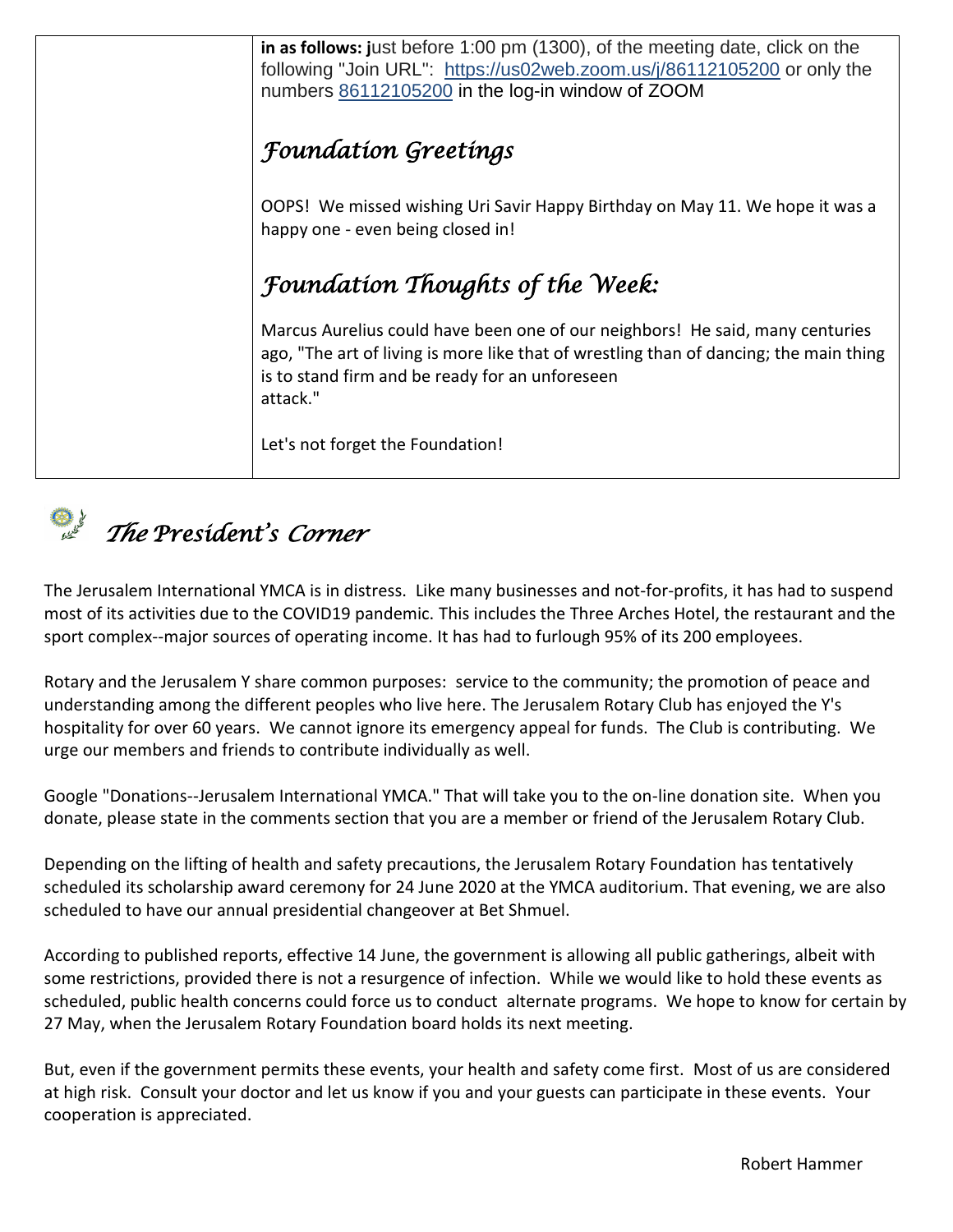

Three noteworthy historical events that happened on 13 May, the day of our meeting:

**[1890](https://www.onthisday.com/events/date/1890)** [Lord Salisbury](https://www.onthisday.com/people/robert-gascoyne-cecil) offers Helgoland to Germany in exchange for Zanzibar, Uganda & Equatoria. Helgoland is a small [archipelago](https://en.wikipedia.org/wiki/Archipelago) in the [North Sea.](https://en.wikipedia.org/wiki/North_Sea) A part of the [German](https://en.wikipedia.org/wiki/Germany) state of [Schleswig-Holstein](https://en.wikipedia.org/wiki/Schleswig-Holstein) since 1890, the islands were historically possessions o[f Denmark,](https://en.wikipedia.org/wiki/Denmark) then became the possessions of the [United Kingdom](https://en.wikipedia.org/wiki/United_Kingdom) from 1807 to 1890, and briefly managed as a war prize from 1945 to 1952. The islands are located in the [Helgoland Bight](https://en.wikipedia.org/wiki/Heligoland_Bight) (part of the [German Bight\)](https://en.wikipedia.org/wiki/German_Bight) in the southeastern corner of the North Sea and had a population of 1,127 at the end of 2016. They are the only [German islands](https://en.wikipedia.org/wiki/List_of_islands_of_Germany) not in the vicinity of the mainland. They lie approximately 69 kilometres (43 miles) by sea from [Cuxhaven](https://en.wikipedia.org/wiki/Cuxhaven) at the mouth of the [River Elbe.](https://en.wikipedia.org/wiki/River_Elbe) During the period of British possession, the lyrics to ["Deutschlandlied"](https://en.wikipedia.org/wiki/Deutschlandlied), which became the national anthem of Germany, were written on one of the islands by [August](https://en.wikipedia.org/wiki/August_Heinrich_Hoffmann_von_Fallersleben)  [Heinrich Hoffmann von Fallersleben](https://en.wikipedia.org/wiki/August_Heinrich_Hoffmann_von_Fallersleben) in 1841, while he was on holiday there. In addition to German, the local population, who are ethnic [Frisians,](https://en.wikipedia.org/wiki/Frisians) speak the [Helgolandic](https://en.wikipedia.org/wiki/Heligolandic) dialect of the [North Frisian language](https://en.wikipedia.org/wiki/North_Frisian_language) called Halunder. Hel(i)goland used to be called Heyligeland, or "holy land", possibly due to the island's long association with the god [Forseti.](https://en.wikipedia.org/wiki/Forseti)



**[1906](https://www.onthisday.com/events/date/1906)** Bezalel Art School opens in Jerusalem. Bezalel Academy of Arts and Design is an academic college of design and art located in West Jerusalem, Israel. Established in 1906 by [Jewish](https://en.wikipedia.org/wiki/Jewish) painter and sculptor [Boris Schatz,](https://en.wikipedia.org/wiki/Boris_Schatz) Bezalel is Israel's oldest institution of higher education. It is named for the Biblical figure [Bezalel,](https://en.wikipedia.org/wiki/Bezalel) son of Uri who was appointed by [Moses](https://en.wikipedia.org/wiki/Moses) to oversee the design and construction of the [Tabernacle](https://en.wikipedia.org/wiki/Tabernacle) [\(Exodus](https://en.wikipedia.org/wiki/Book_of_Exodus) 35:30). The art created by Bezalel's students and professors in the early 1900s is considered the springboard for [Israeli visual arts](https://en.wikipedia.org/wiki/Visual_arts_in_Israel) in the 20th century. Bezalel is currently located at the [Mount Scopus](https://en.wikipedia.org/wiki/Mount_Scopus) campus of [Hebrew University of Jerusalem,](https://en.wikipedia.org/wiki/Hebrew_University_of_Jerusalem) with the exception of th[e Architecture](https://en.wikipedia.org/wiki/Architecture) department, which is housed in the historic Bezalel building in downtown [Jerusalem.](https://en.wikipedia.org/wiki/Jerusalem) In 2009 it was announced that Bezalel will be relocated to a new campus in the [Russian Compound,](https://en.wikipedia.org/wiki/Russian_Compound) as part of a municipal plan to revive Jerusalem's downtown. The new Bezalel campus is planned by the Tokyo-based award-winning architectural firm [SANAA.](https://en.wikipedia.org/wiki/SANAA)

**[1939](https://www.onthisday.com/events/date/1939)** MS St Louis departs Hamburg with 937 Jewish fugitives. The Motorschiff St. Louis was a [German](https://en.wikipedia.org/wiki/Germany) [ocean liner](https://en.wikipedia.org/wiki/Ocean_liner) which carried [Jewish](https://en.wikipedia.org/wiki/Jews) refugees from [Nazi Germany](https://en.wikipedia.org/wiki/Nazi_Germany) in 1939 intending to escape anti-Semitic persecution. The refugees tried to disembark in [Cuba](https://en.wikipedia.org/wiki/Cuba) but were denied permission to land. The captain, [Gustav Schröder,](https://en.wikipedia.org/wiki/Gustav_Schr%C3%B6der) went to the [United States](https://en.wikipedia.org/wiki/United_States) and [Canada,](https://en.wikipedia.org/wiki/Canada) trying to find a nation to take the Jews in, but both nations refused. He finally returned the ship to [Europe,](https://en.wikipedia.org/wiki/Europe) where various countries, including the [United Kingdom,](https://en.wikipedia.org/wiki/United_Kingdom) [Belgium,](https://en.wikipedia.org/wiki/Belgium) the [Netherlands](https://en.wikipedia.org/wiki/Netherlands) and [France,](https://en.wikipedia.org/wiki/France) accepted some refugees. Many were later caught in [Nazi](https://en.wikipedia.org/wiki/Nazism) roundups of Jews in occupied countries, and some historians have estimated that approximately a quarter of them were killed in [death camps](https://en.wikipedia.org/wiki/Extermination_camp) during World